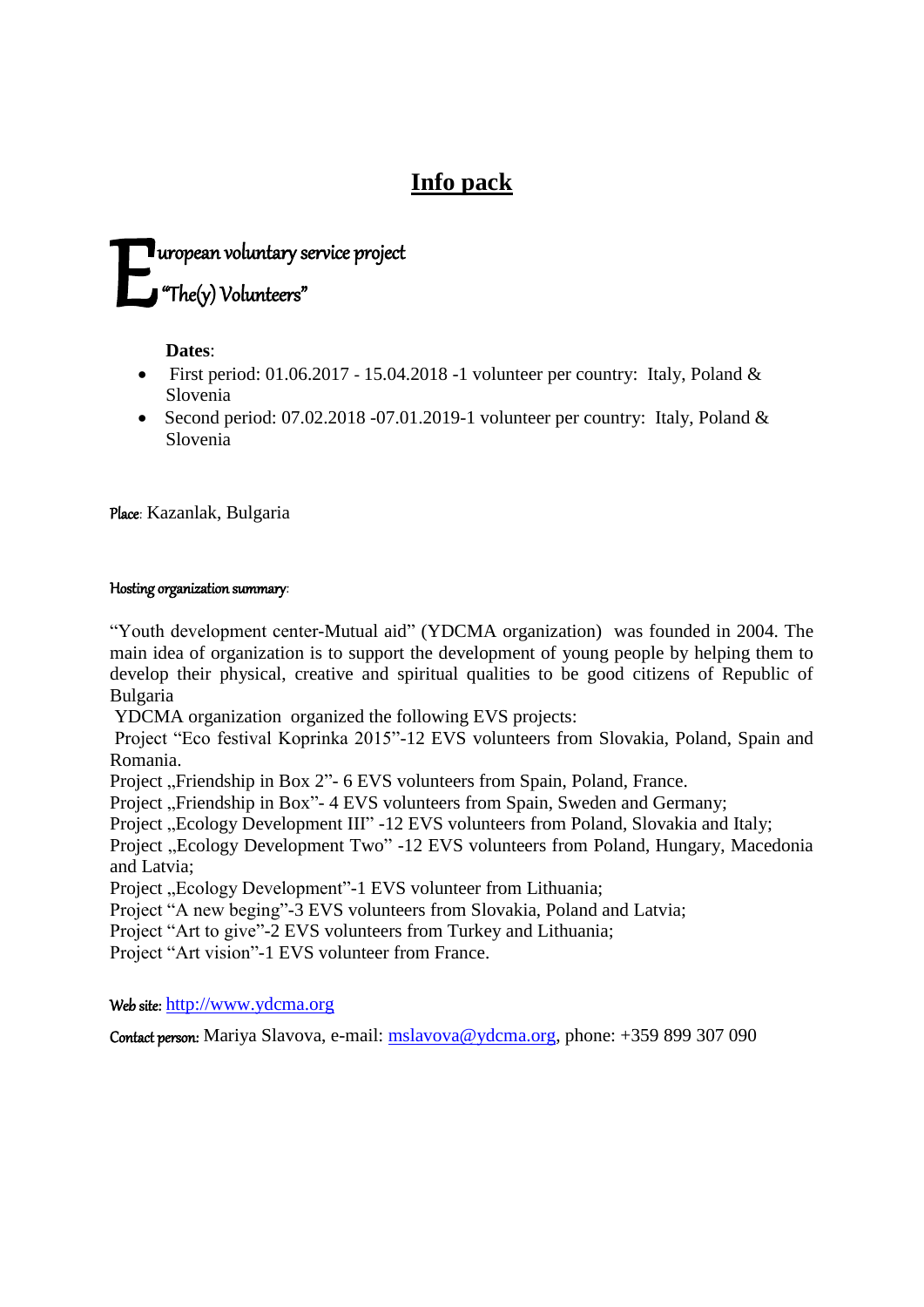

(view of Kazanlak)



(the Thracian tomb, UNESCO world cultural heritage site)

# Project summary:

The project will take place in Kazanlak, Bulgaria- known as the Rose valley. Still, it will include travelling to and activities in other cities- Sofia, Varna, Veliko Tarnovo, and others. It will have two stages of 11 months each: from 07.04.2017 to 07.03.2018; and from 07.02.2018 to 07.01.2019. The total number of volunteers will be 6: 3 volunteers in each stage. The project will improve the volunteers' skills to do research, to plan, to write and publish, by publishing a newsletter. They will search for news, they will prepare them, analyze them, and will take interviews and take photos in connection with them. The volunteers will do research in the region, will communicate with local people and will cooperate with the members and the interns of the hosting organization. The themes concerned by the project are European citizenship, European awareness and democracy, creativity and art. In the final stage of the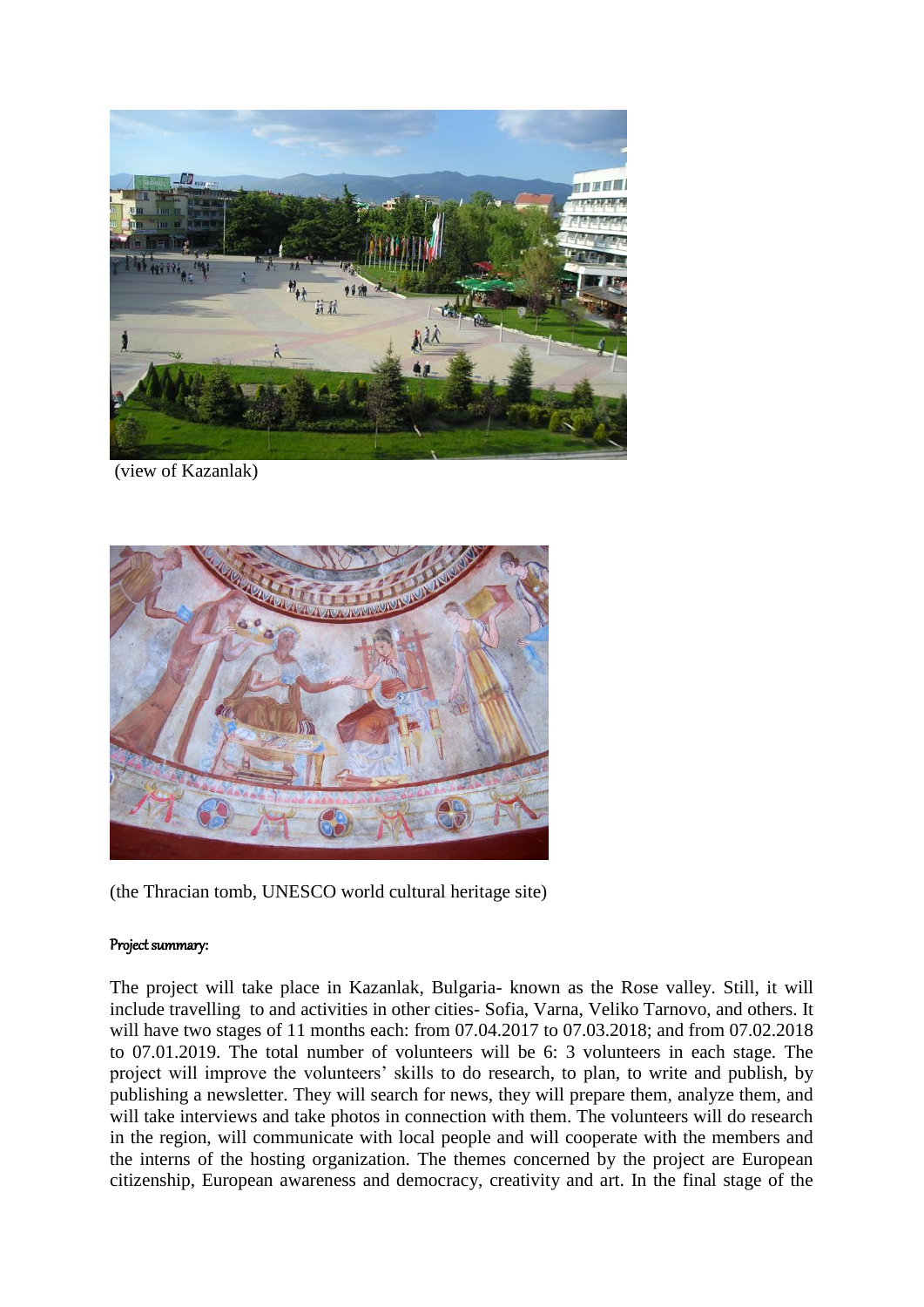project the problem of the youth participation and policies will be also emphasized. We plan the start of a Youtube media channel and a newsletter in printed form.

We search for participants from Poland, Italy, and Slovenia, who will be able to engage for the whole stage in which they participate. During they stay, they will have the opportunity to do research in the region of Kazanlak, Sofia, other towns in the center of Bulgaria, as well as to get familiar with the local culture in Varna and Veliko Tarnovo. The main stress is put on the social activities and research, which will be conducted in cooperation with our branches and partners in different cities. The volunteers will take part in events of other EVS acreditted organizations. They will produce documentaries and will write articles about these events. The volunteers will also help the hosting organization and its partners to do their daily activities.

Work: the volunteers will take part in various activities together with the person responsible for them : doing research and surveys related to important for youngsters issues, dissemination of brochures and advertisements. They will have the opportunity to carry out their own mini projects related to communication, personal development, active citizenship.

The volunteers will improve their Bulgarian language skills through surveys with the local people. They will take part in organizing various events and will have the opportunity to establish contacts with organizations and business companies from their own country. The working time is 9:00-16:00, with one hour break for lunch. The working time can be changed depending on the activities outside the city. Weekends will be days-off. The other days-off can be planned upon approval of the hosting organization.

Requirements: we search for volunteers interested in social activities and having knowledge in the field of business communication, working with computers, and doing professional photos. The desired applicants are socially active; interested in different cultures; want to become familiar with a different way of living; are open to the world. After preliminary selection, the approved applicants will be interviewed via Skype.

Through this project we will improve our networking with Municipality of Kazanlak, Municipality of Veliko Tarnovo and others, as well as with partners, institutions, local and national NGOs working with EVS. Better contacts with media will be established, and we will develop an electronic media for youth information. The latter will help for the multiplication of the activities.

Main activities are as follow institutions in Kazanlak:

- Daily care center for disabled children and youth;
- Houses for elderly people Nr. 1 and 3;

Location of Kazanlak: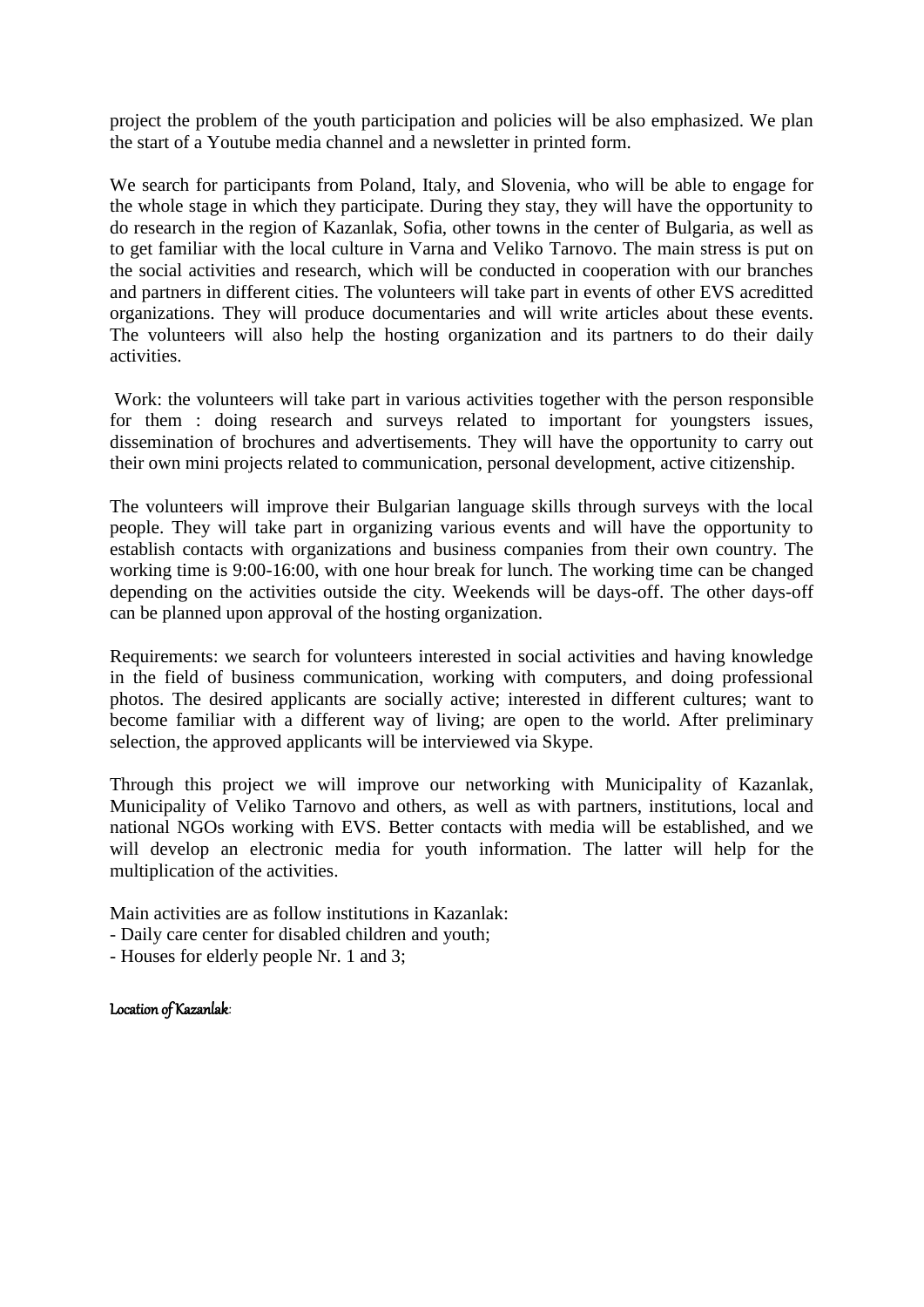

# How to reach Kazanlak:

The best way to reach Kazanlak is from Sofia (there is the biggest airport in Bulgaria). From Sofia airport you have to take the metro. The ticket costs 1 lev for a passenger (please take into consideration that passengers with big baggage pay additional ticket for 1 BGN). You have to get off at Central railway station (Централна гара).

Map of Sofia metro: <http://www.metrosofia.com/images/sofia-metro-lines-may-2015.pdf>

It is possible to catch a taxi. You should walk a little on the right of the exit of the terminal and you will see plenty of taxis there. The most reliable are "OK taxi". The price to the railway station might be between 10-12 BGN.

There are two options to get to Kazanlak from there: to take a train (recommended) or bus.

# By train:

1. Train to Burgas (Бургас) 7:45 (arrives in Kazanlak at 11:17). Ticket costs 11.40 BGN. For groups between 3 and 6 people the ticket for 1 person costs 9.70 BGN.

2. Train to Burgas (Бургас) 13:00 (arrives in Kazanlak at 16:30). Ticket costs 11:40 BGN. For groups between 3 and 6 people the ticket for 1 person costs 9.70 BGN.

3. Train to Burgas (Бургас) 16:30 (arrives in Kazanlak at 19:40). Express train with mandatory seats reservation. Ticket costs 15.40 BGN. For groups between 3 and 6 people the ticket for 1 person costs 13.30 BGN.

4. Train to Varna (Варна) 22:30 (arrives in Kazanlak at 1:49). Ticket costs 11.40 BGN. For groups between 3 and 6 people the ticket for 1 person costs 9.70 BGN.

We don't recommend buying tickets on-line because the on-line reservation system is still subjected to tests.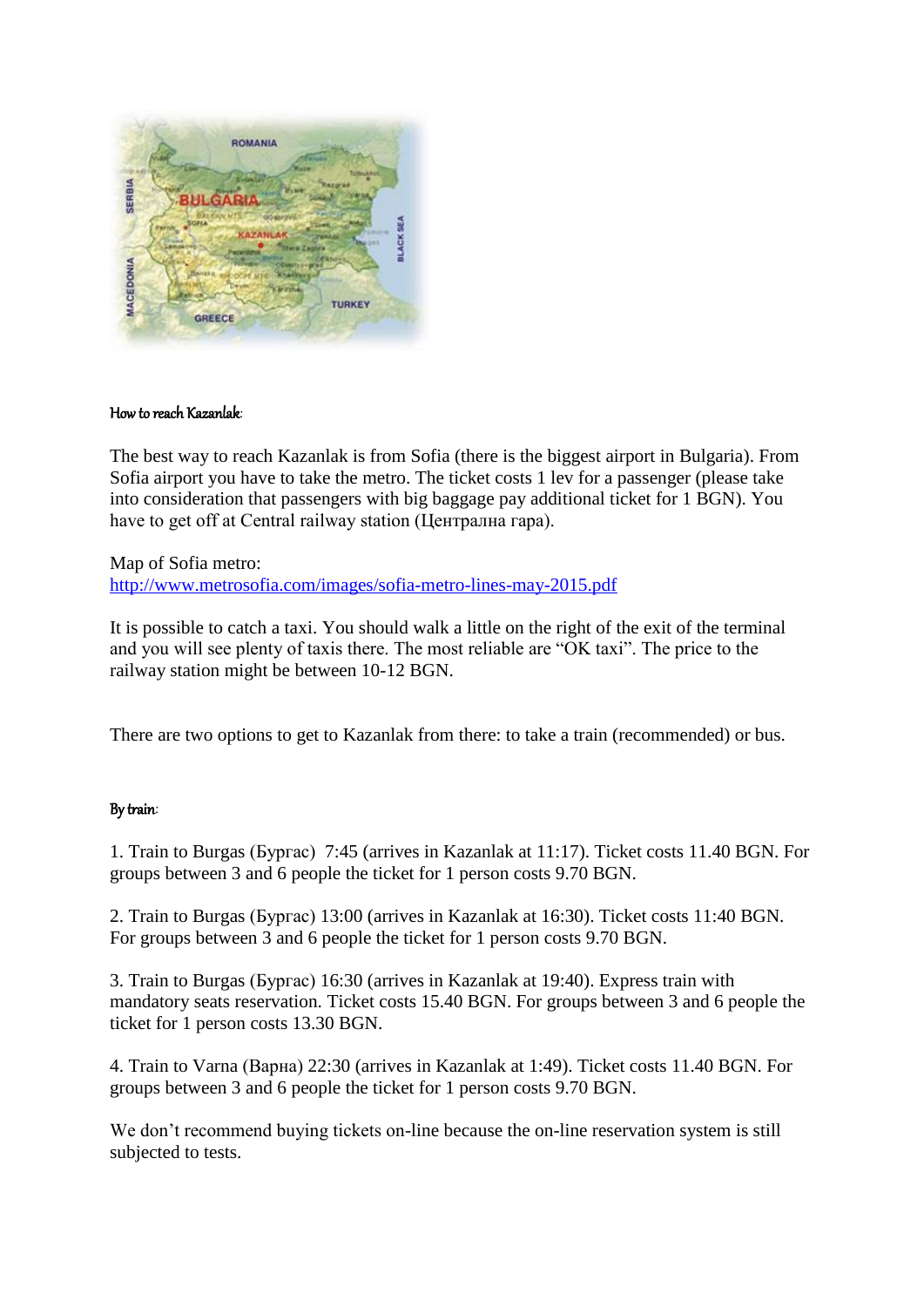The website of Bulgarian railways: <http://www.bdz.bg/en/>

# By bus:

The central bus station is located about 50 m from the railway station (warning: there is another small bus station in front of the railway station). You have to search for the ticket desks where they sell tickets to Kazanlak.

10:30 (company: Kumaks/Кумакс). Ticket costs 17 BGN. The duration of the journey is about 3.30 h.

15:00 (the same company)

17:30 (the same company. Instead of a bus, you will travel by a mini bus, so we don't recommend this hour of departure))

The name of **Kazanlak** in Bulgarian is written **Казанлък**. The second "a" is pronounced like "I" in "first".

The transport is actual till December 2016.

#### Accommodation:

Organisation will provide a fully equipped private house. Participant will share it with other participants in the activity. Participant will prepare his/her meals on his/her own or together with roommates. Participant is responsible for cleaning his/her clothes and house. Participant is responsible for keeping the living area clean and to take care of the equipment. Participant should keep silence between 23:00 p.m. to 07:00 a.m. It's important to follow the rules of the house which will be hang up in the house together with contacts of the team.

# Pocket money and money for food:

Pocket money in amount of 70 euro per month. The instalment will be paid within the first 7 days of the month.

Money for food in amount of 120 euro per month. The budget of money for food will be given in the middle of the month. Volunteers will have to cook together and buy products for food together, thereby being able to prepare more food for themselves.

#### Travel expenses:

According to the conditions of the Erasmus + programme, participants in EVS project can have their travel expenses reimbursed within the amount given below. The reimbursement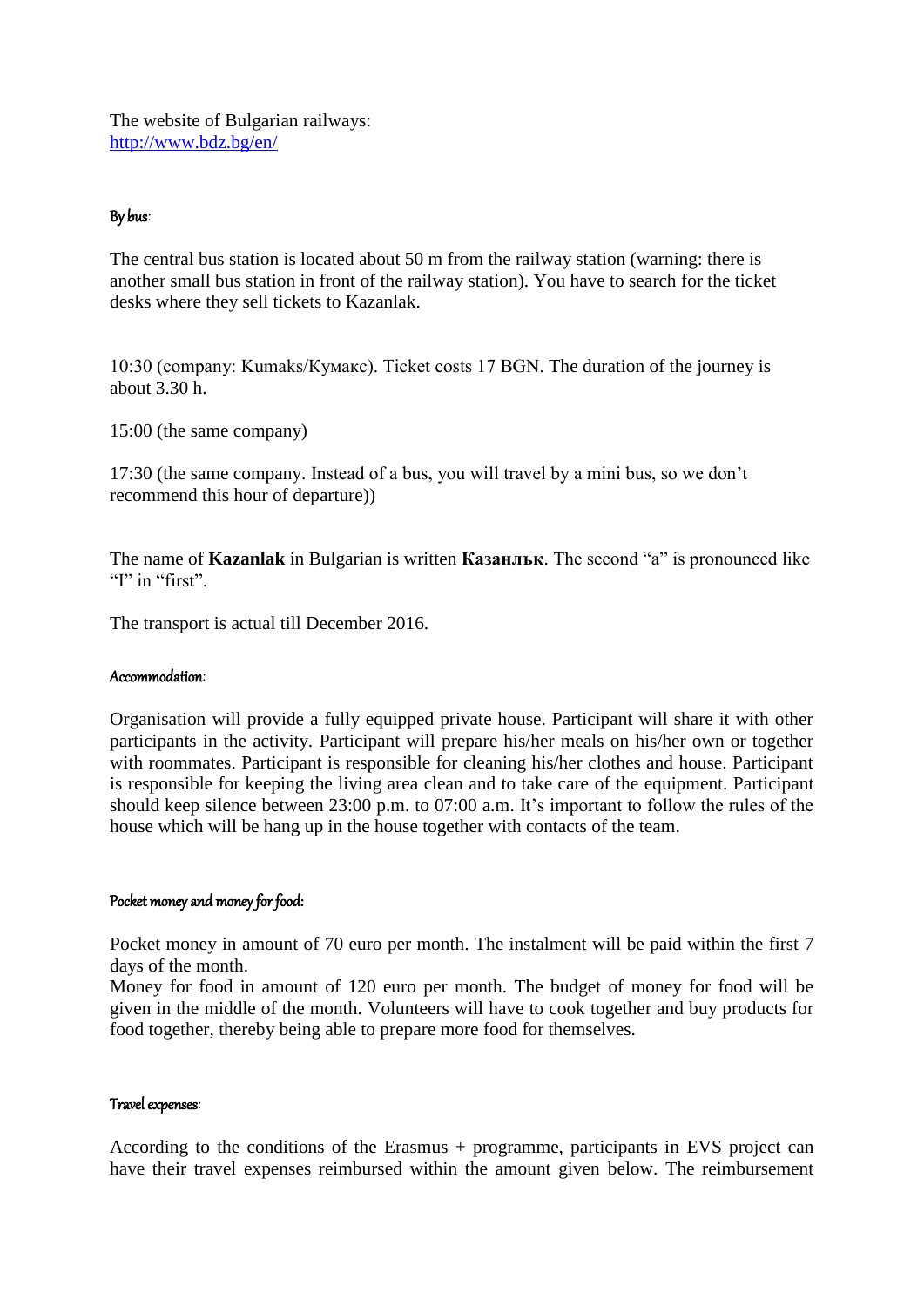covers your departure from your home town (residence) to the place of activities (Kazanlak). You must depart from the country you represent: for example, if you are a representative of Poland, Italy and Slovenia, you must depart from Poland, Italy and Slovenia.

The reimbursement covers only traveling by plane, train and bus. Money paid for taxi cannot be reimbursed! Please keep all receipts and invoices with you.

| Country  | <b>Travel expenses</b><br>covered by the<br>project |
|----------|-----------------------------------------------------|
| Poland   | 275                                                 |
| Italy    | 275                                                 |
| Slovenia | 275                                                 |

# Other practical advices:

**Insurance**: We advice every participant to get a European Health Insurance Card, and to ask the sending organization for more info about the insurance company that Erasmus + programme covered.

**Weather**: The weather in the beginning of april could be warm. In the past years the temperatures reached 15-20 degrees.

**Currency**: The currency in Bulgaria is lev (BGN). Its rate to Euro is fixed on 1 Euro = 1.9558 BGN.

**Language**: Bulgarian is a Slavic language. Young people often speak English, but people like drivers, ticket sellers, shop assistants usually do not speak English, so it is good if you learn some useful phrases in Bulgarian (see below).

The alphabet used in Bulgaria is Cyrillic, so it is recommended also to get some knowledge about it.

# Useful phrases in Bulgarian:

Да (da) - yes

Не (ne)- no

Добър ден (dobyr den) – Hello (official)

Добро утро (dobro utro)- Good morning

Лека нощ (leka nosht)- Good night

Здравей/здравейте (zdravey/zdraveyte) – Hello (to 1 person/to more persons)